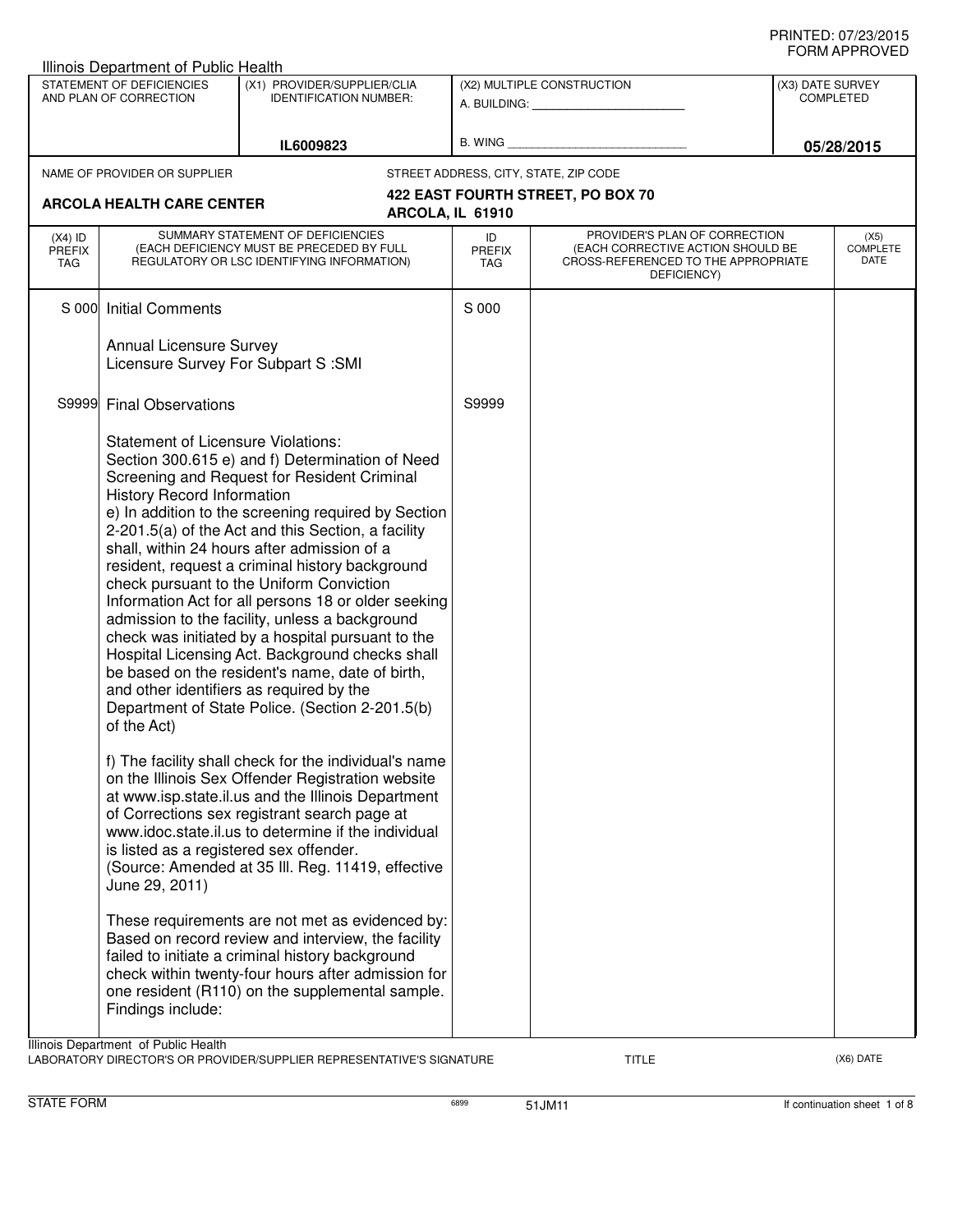| <b>Illinois Department of Public Health</b>                                                                                                                                                                      |                                                                                                                                                                                                                                                                                                                                                                                                                                                                                                                                                                                                                                                                                                                                                                                                                                                                                                                                                                                                                                                                                                                                                                                                                                                                                       |                            |                                                                                                                          |                                      |
|------------------------------------------------------------------------------------------------------------------------------------------------------------------------------------------------------------------|---------------------------------------------------------------------------------------------------------------------------------------------------------------------------------------------------------------------------------------------------------------------------------------------------------------------------------------------------------------------------------------------------------------------------------------------------------------------------------------------------------------------------------------------------------------------------------------------------------------------------------------------------------------------------------------------------------------------------------------------------------------------------------------------------------------------------------------------------------------------------------------------------------------------------------------------------------------------------------------------------------------------------------------------------------------------------------------------------------------------------------------------------------------------------------------------------------------------------------------------------------------------------------------|----------------------------|--------------------------------------------------------------------------------------------------------------------------|--------------------------------------|
| STATEMENT OF DEFICIENCIES<br>AND PLAN OF CORRECTION                                                                                                                                                              | (X1) PROVIDER/SUPPLIER/CLIA<br><b>IDENTIFICATION NUMBER:</b>                                                                                                                                                                                                                                                                                                                                                                                                                                                                                                                                                                                                                                                                                                                                                                                                                                                                                                                                                                                                                                                                                                                                                                                                                          |                            | (X2) MULTIPLE CONSTRUCTION<br>A. BUILDING: A. BUILDING:                                                                  | (X3) DATE SURVEY<br><b>COMPLETED</b> |
|                                                                                                                                                                                                                  | IL6009823                                                                                                                                                                                                                                                                                                                                                                                                                                                                                                                                                                                                                                                                                                                                                                                                                                                                                                                                                                                                                                                                                                                                                                                                                                                                             | B. WING                    |                                                                                                                          | 05/28/2015                           |
| NAME OF PROVIDER OR SUPPLIER                                                                                                                                                                                     |                                                                                                                                                                                                                                                                                                                                                                                                                                                                                                                                                                                                                                                                                                                                                                                                                                                                                                                                                                                                                                                                                                                                                                                                                                                                                       |                            | STREET ADDRESS, CITY, STATE, ZIP CODE                                                                                    |                                      |
|                                                                                                                                                                                                                  |                                                                                                                                                                                                                                                                                                                                                                                                                                                                                                                                                                                                                                                                                                                                                                                                                                                                                                                                                                                                                                                                                                                                                                                                                                                                                       |                            | 422 EAST FOURTH STREET, PO BOX 70                                                                                        |                                      |
| <b>ARCOLA HEALTH CARE CENTER</b>                                                                                                                                                                                 |                                                                                                                                                                                                                                                                                                                                                                                                                                                                                                                                                                                                                                                                                                                                                                                                                                                                                                                                                                                                                                                                                                                                                                                                                                                                                       | ARCOLA, IL 61910           |                                                                                                                          |                                      |
| $(X4)$ ID<br><b>PREFIX</b><br>TAG                                                                                                                                                                                | SUMMARY STATEMENT OF DEFICIENCIES<br>(EACH DEFICIENCY MUST BE PRECEDED BY FULL<br>REGULATORY OR LSC IDENTIFYING INFORMATION)                                                                                                                                                                                                                                                                                                                                                                                                                                                                                                                                                                                                                                                                                                                                                                                                                                                                                                                                                                                                                                                                                                                                                          | ID<br><b>PREFIX</b><br>TAG | PROVIDER'S PLAN OF CORRECTION<br>(EACH CORRECTIVE ACTION SHOULD BE<br>CROSS-REFERENCED TO THE APPROPRIATE<br>DEFICIENCY) | (X5)<br><b>COMPLETE</b><br>DATE      |
| S9999<br>Continued From page 1<br>search until 4/20/15.<br>days."<br>(AW)<br><b>Direct Care Staffing</b><br>Section 300.1230 b)<br>Section 300.1230 d)1)2)<br>Section 300.1230 j)5)<br>Section 300.1230 k)<br>b) | The facility's undated Admissions list documents<br>R110 was admitted to the facility on 4/15/15.<br>The facility's undated Profile Face Sheet confirms<br>R110 was admitted to the facility on 4/15/15.<br>The facility's background check information<br>paperwork dated 4/20/15 documents the facility<br>did not initiate a Uniform Conviction Information<br>Act (UCIA/ name based) background check until<br>4/20/15. This same information paperwork<br>documents the facility did not initiate an Illinois<br>Sex Offender Registration website check nor an<br>Illinois Department of Corrections sex registrant<br>On 5/28/15 at 9:30 AM E1, Administrator, stated,<br>"The CHIRP (Criminal History Information<br>Response Process) system was down for four<br>On 5/28/15 at 9:30 AM E4, Business Office<br>Manager stated, "I did not initiate the background<br>checks because the CHIRP system was down for<br>four days." At 10:05 AM E4 stated, "I did not know<br>there were any alternatives to do the background<br>checks." E4 concluded, "The checks are my<br>responsibility and it was my fault, I should have<br>known to find out if there were alternatives."<br>The number of staff who provide direct<br>care who are needed at any time in the facility | S9999                      |                                                                                                                          |                                      |
| shift of the day.                                                                                                                                                                                                | shall be based on the needs of the residents, and<br>shall be determined by figuring the number of<br>hours of direct care each resident needs on each                                                                                                                                                                                                                                                                                                                                                                                                                                                                                                                                                                                                                                                                                                                                                                                                                                                                                                                                                                                                                                                                                                                                |                            |                                                                                                                          |                                      |
| $\mathsf{d}$                                                                                                                                                                                                     | Each facility shall provide minimum direct                                                                                                                                                                                                                                                                                                                                                                                                                                                                                                                                                                                                                                                                                                                                                                                                                                                                                                                                                                                                                                                                                                                                                                                                                                            |                            |                                                                                                                          |                                      |
| Illinois Department of Public Health<br><b>STATE FORM</b>                                                                                                                                                        |                                                                                                                                                                                                                                                                                                                                                                                                                                                                                                                                                                                                                                                                                                                                                                                                                                                                                                                                                                                                                                                                                                                                                                                                                                                                                       | 6899                       | 51JM11                                                                                                                   | If continuation sheet 2 of 8         |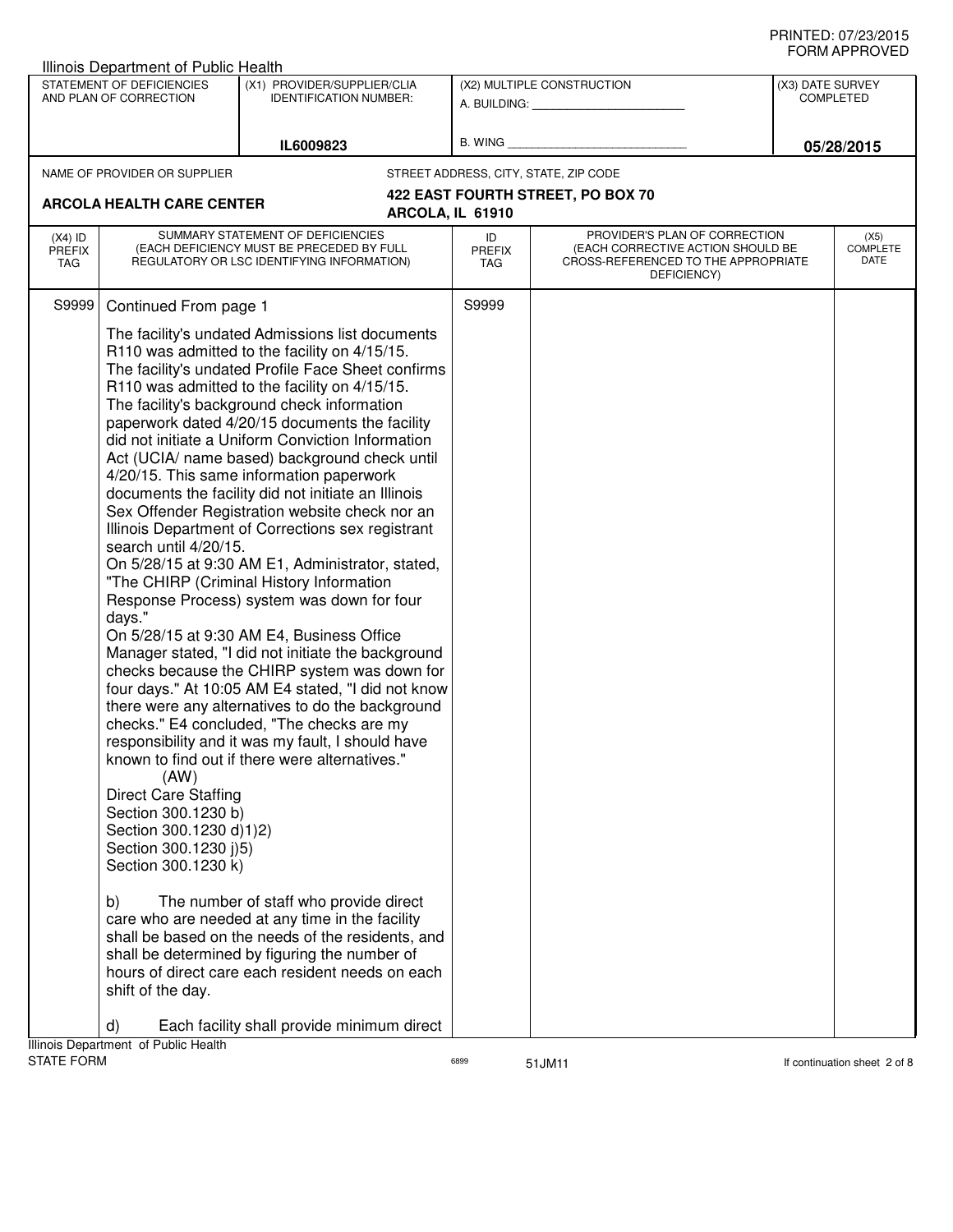| <b>Illinois Department of Public Health</b> |                                                     |                                                                                                                                                                                                                                                                                                                                                                                                                                                |                            |                                                                                                                          |  |                                      |  |
|---------------------------------------------|-----------------------------------------------------|------------------------------------------------------------------------------------------------------------------------------------------------------------------------------------------------------------------------------------------------------------------------------------------------------------------------------------------------------------------------------------------------------------------------------------------------|----------------------------|--------------------------------------------------------------------------------------------------------------------------|--|--------------------------------------|--|
|                                             | STATEMENT OF DEFICIENCIES<br>AND PLAN OF CORRECTION | (X1) PROVIDER/SUPPLIER/CLIA<br><b>IDENTIFICATION NUMBER:</b>                                                                                                                                                                                                                                                                                                                                                                                   |                            | (X2) MULTIPLE CONSTRUCTION<br>A. BUILDING: A. BUILDING:                                                                  |  | (X3) DATE SURVEY<br><b>COMPLETED</b> |  |
|                                             |                                                     | IL6009823                                                                                                                                                                                                                                                                                                                                                                                                                                      | B. WING                    |                                                                                                                          |  | 05/28/2015                           |  |
|                                             | NAME OF PROVIDER OR SUPPLIER                        |                                                                                                                                                                                                                                                                                                                                                                                                                                                |                            | STREET ADDRESS, CITY, STATE, ZIP CODE                                                                                    |  |                                      |  |
|                                             | <b>ARCOLA HEALTH CARE CENTER</b>                    |                                                                                                                                                                                                                                                                                                                                                                                                                                                | ARCOLA, IL 61910           | 422 EAST FOURTH STREET, PO BOX 70                                                                                        |  |                                      |  |
| $(X4)$ ID<br>PREFIX<br>TAG                  |                                                     | SUMMARY STATEMENT OF DEFICIENCIES<br>(EACH DEFICIENCY MUST BE PRECEDED BY FULL<br>REGULATORY OR LSC IDENTIFYING INFORMATION)                                                                                                                                                                                                                                                                                                                   | ID<br><b>PREFIX</b><br>TAG | PROVIDER'S PLAN OF CORRECTION<br>(EACH CORRECTIVE ACTION SHOULD BE<br>CROSS-REFERENCED TO THE APPROPRIATE<br>DEFICIENCY) |  | (X5)<br><b>COMPLETE</b><br>DATE      |  |
| S9999                                       | Continued From page 2                               |                                                                                                                                                                                                                                                                                                                                                                                                                                                | S9999                      |                                                                                                                          |  |                                      |  |
|                                             | care staff by:                                      |                                                                                                                                                                                                                                                                                                                                                                                                                                                |                            |                                                                                                                          |  |                                      |  |
|                                             | 1)<br>residents; and                                | Determining the amount of direct care<br>staffing needed to meet the needs of its                                                                                                                                                                                                                                                                                                                                                              |                            |                                                                                                                          |  |                                      |  |
|                                             | (2)<br>ratios set forth in this Section.            | Meeting the minimum direct care staffing                                                                                                                                                                                                                                                                                                                                                                                                       |                            |                                                                                                                          |  |                                      |  |
|                                             | staff listed in subsection (f).                     | Skilled Nursing and Intermediate Care<br>For the purpose of this subsection, "nursing care"<br>and "personal care" mean direct care provided by                                                                                                                                                                                                                                                                                                |                            |                                                                                                                          |  |                                      |  |
|                                             | 5)<br>Act)                                          | Effective January 1, 2014, the minimum<br>staffing ratios shall be increased to 3.8 hours of<br>nursing and personal care each day for a resident<br>needing skilled care and 2.5 hours of nursing and<br>personal care each day for a resident needing<br>intermediate care. (Section 3-202.05(d) of the                                                                                                                                      |                            |                                                                                                                          |  |                                      |  |
|                                             | k)<br>3-202.05(e) of the Act)                       | Effective September 12, 2012, a minimum<br>of 25% of nursing and personal care time shall be<br>provided by licensed nurses, with at least 10% of<br>nursing and personal care time provided by<br>registered nurses. Registered nurses and<br>licensed practical nurses employed by a facility in<br>excess of these requirements may be used to<br>satisfy the remaining 75% of the nursing and<br>personal care time requirements. (Section |                            |                                                                                                                          |  |                                      |  |
|                                             |                                                     | These requirements are not met as evidenced by:                                                                                                                                                                                                                                                                                                                                                                                                |                            |                                                                                                                          |  |                                      |  |
|                                             | Illinois Department of Public Health                | Based on record review and interview, the facility<br>failed to meet staffing requirements for<br>non-licensed personal care staff for 12 of 14<br>consecutive days reviewed. This failure has the<br>potential to affect all 78 residents in the facility.                                                                                                                                                                                    |                            |                                                                                                                          |  |                                      |  |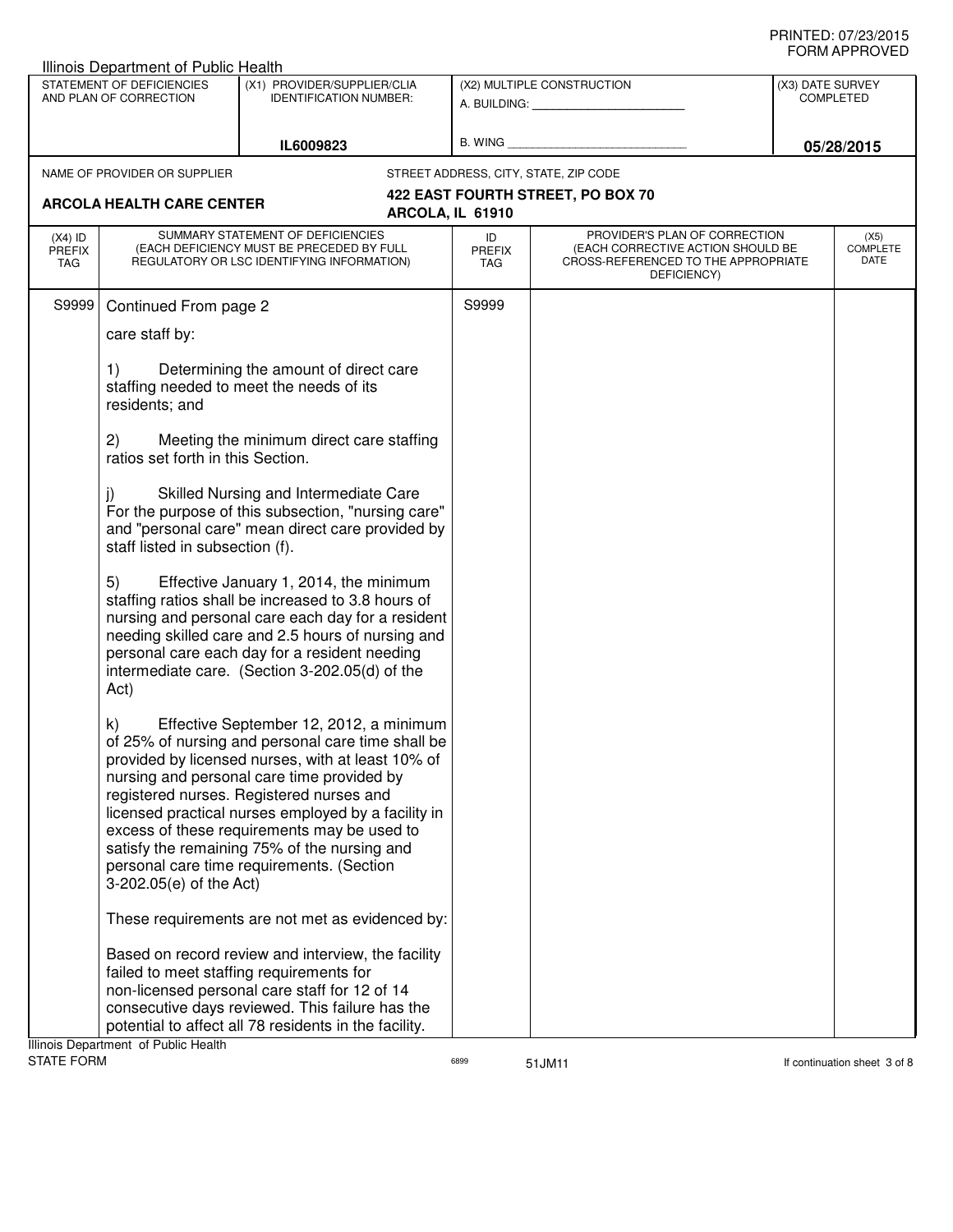|                                   | Illinois Department of Public Health                |                                                                                                                                                                                                                                                                                                                                                                                                                                                                                                                                                                                                                                                                                                                                                                                                                                                                                                                                                                                                                                                                                                                                                                                                                                                                                                                                                                                                                                                                                                                                                                                                                                                                                                           |                                   |                                                                                                                          |                                      |                                 |
|-----------------------------------|-----------------------------------------------------|-----------------------------------------------------------------------------------------------------------------------------------------------------------------------------------------------------------------------------------------------------------------------------------------------------------------------------------------------------------------------------------------------------------------------------------------------------------------------------------------------------------------------------------------------------------------------------------------------------------------------------------------------------------------------------------------------------------------------------------------------------------------------------------------------------------------------------------------------------------------------------------------------------------------------------------------------------------------------------------------------------------------------------------------------------------------------------------------------------------------------------------------------------------------------------------------------------------------------------------------------------------------------------------------------------------------------------------------------------------------------------------------------------------------------------------------------------------------------------------------------------------------------------------------------------------------------------------------------------------------------------------------------------------------------------------------------------------|-----------------------------------|--------------------------------------------------------------------------------------------------------------------------|--------------------------------------|---------------------------------|
|                                   | STATEMENT OF DEFICIENCIES<br>AND PLAN OF CORRECTION | (X1) PROVIDER/SUPPLIER/CLIA<br><b>IDENTIFICATION NUMBER:</b>                                                                                                                                                                                                                                                                                                                                                                                                                                                                                                                                                                                                                                                                                                                                                                                                                                                                                                                                                                                                                                                                                                                                                                                                                                                                                                                                                                                                                                                                                                                                                                                                                                              |                                   | (X2) MULTIPLE CONSTRUCTION<br>A. BUILDING: A. BUILDING:                                                                  | (X3) DATE SURVEY<br><b>COMPLETED</b> |                                 |
|                                   |                                                     | IL6009823                                                                                                                                                                                                                                                                                                                                                                                                                                                                                                                                                                                                                                                                                                                                                                                                                                                                                                                                                                                                                                                                                                                                                                                                                                                                                                                                                                                                                                                                                                                                                                                                                                                                                                 | B. WING                           |                                                                                                                          | 05/28/2015                           |                                 |
|                                   | NAME OF PROVIDER OR SUPPLIER                        |                                                                                                                                                                                                                                                                                                                                                                                                                                                                                                                                                                                                                                                                                                                                                                                                                                                                                                                                                                                                                                                                                                                                                                                                                                                                                                                                                                                                                                                                                                                                                                                                                                                                                                           |                                   | STREET ADDRESS, CITY, STATE, ZIP CODE                                                                                    |                                      |                                 |
|                                   | <b>ARCOLA HEALTH CARE CENTER</b>                    |                                                                                                                                                                                                                                                                                                                                                                                                                                                                                                                                                                                                                                                                                                                                                                                                                                                                                                                                                                                                                                                                                                                                                                                                                                                                                                                                                                                                                                                                                                                                                                                                                                                                                                           |                                   | 422 EAST FOURTH STREET, PO BOX 70                                                                                        |                                      |                                 |
|                                   |                                                     | ARCOLA, IL 61910                                                                                                                                                                                                                                                                                                                                                                                                                                                                                                                                                                                                                                                                                                                                                                                                                                                                                                                                                                                                                                                                                                                                                                                                                                                                                                                                                                                                                                                                                                                                                                                                                                                                                          |                                   |                                                                                                                          |                                      |                                 |
| $(X4)$ ID<br><b>PREFIX</b><br>TAG |                                                     | SUMMARY STATEMENT OF DEFICIENCIES<br>(EACH DEFICIENCY MUST BE PRECEDED BY FULL<br>REGULATORY OR LSC IDENTIFYING INFORMATION)                                                                                                                                                                                                                                                                                                                                                                                                                                                                                                                                                                                                                                                                                                                                                                                                                                                                                                                                                                                                                                                                                                                                                                                                                                                                                                                                                                                                                                                                                                                                                                              | ID<br><b>PREFIX</b><br><b>TAG</b> | PROVIDER'S PLAN OF CORRECTION<br>(EACH CORRECTIVE ACTION SHOULD BE<br>CROSS-REFERENCED TO THE APPROPRIATE<br>DEFICIENCY) |                                      | (X5)<br><b>COMPLETE</b><br>DATE |
| S9999                             | Continued From page 3                               |                                                                                                                                                                                                                                                                                                                                                                                                                                                                                                                                                                                                                                                                                                                                                                                                                                                                                                                                                                                                                                                                                                                                                                                                                                                                                                                                                                                                                                                                                                                                                                                                                                                                                                           | S9999                             |                                                                                                                          |                                      |                                 |
|                                   | Findings include:                                   |                                                                                                                                                                                                                                                                                                                                                                                                                                                                                                                                                                                                                                                                                                                                                                                                                                                                                                                                                                                                                                                                                                                                                                                                                                                                                                                                                                                                                                                                                                                                                                                                                                                                                                           |                                   |                                                                                                                          |                                      |                                 |
|                                   | staffing failures:                                  | On 5/26/15 at 3:45 pm, E1 Administrator provided<br>a staffing spreadsheet dated 5/12/15 through<br>5/25/15. The spreadsheet documents the<br>average daily census for that period as 6.14<br>skilled residents and 74.50 intermediate<br>residents. The calculations total 210 hours<br>minimum is needed for direct care staff in a 24<br>hour period. Of the 210 hours, 160 hours is<br>needed for non-licensed direct care staff in a 24<br>hour period. The staffing spreadsheet and<br>working schedules document the following<br>5/12/15 - 153 hours of non-licensed direct care<br>staff, resulting in a shortage of 7 hours.<br>5/14/15 - 157 hours of non-licensed direct care<br>staff, resulting in a shortage of 3 hours.<br>5/15/15 - 131 hours of non-licensed direct care<br>staff, resulting in a shortage of 29 hours.<br>5/16/15 - 90 hours of non-licensed direct care<br>staff, resulting in a shortage of 70 hours.<br>5/17/15 - 101 hours of non-licensed direct care<br>staff, resulting in a shortage of 59 hours.<br>5/18/15 - 150 hours of non-licensed direct care<br>staff, resulting in a shortage of 10 hours.<br>5/20/15 - 138 hours of non-licensed direct care<br>staff, resulting in a shortage of 22 hours.<br>5/21/15 - 145 hours of non-licensed direct care<br>staff, resulting in a shortage of 15 hours.<br>5/22/15 - 141 hours of non-licensed direct care<br>staff, resulting in a shortage of 19 hours.<br>5/23/15 - 86 hours of non-licensed direct care<br>staff, resulting in a shortage of 74 hours.<br>5/24/15 - 86 hours of non-licensed direct care<br>staff, resulting in a shortage of 74 hours.<br>5/25/15 - 113 hours of non-licensed direct care |                                   |                                                                                                                          |                                      |                                 |
|                                   | Illinois Department of Public Health                | staff. resulting in a shortage of 47 hours.                                                                                                                                                                                                                                                                                                                                                                                                                                                                                                                                                                                                                                                                                                                                                                                                                                                                                                                                                                                                                                                                                                                                                                                                                                                                                                                                                                                                                                                                                                                                                                                                                                                               |                                   |                                                                                                                          |                                      |                                 |
|                                   |                                                     |                                                                                                                                                                                                                                                                                                                                                                                                                                                                                                                                                                                                                                                                                                                                                                                                                                                                                                                                                                                                                                                                                                                                                                                                                                                                                                                                                                                                                                                                                                                                                                                                                                                                                                           |                                   |                                                                                                                          |                                      |                                 |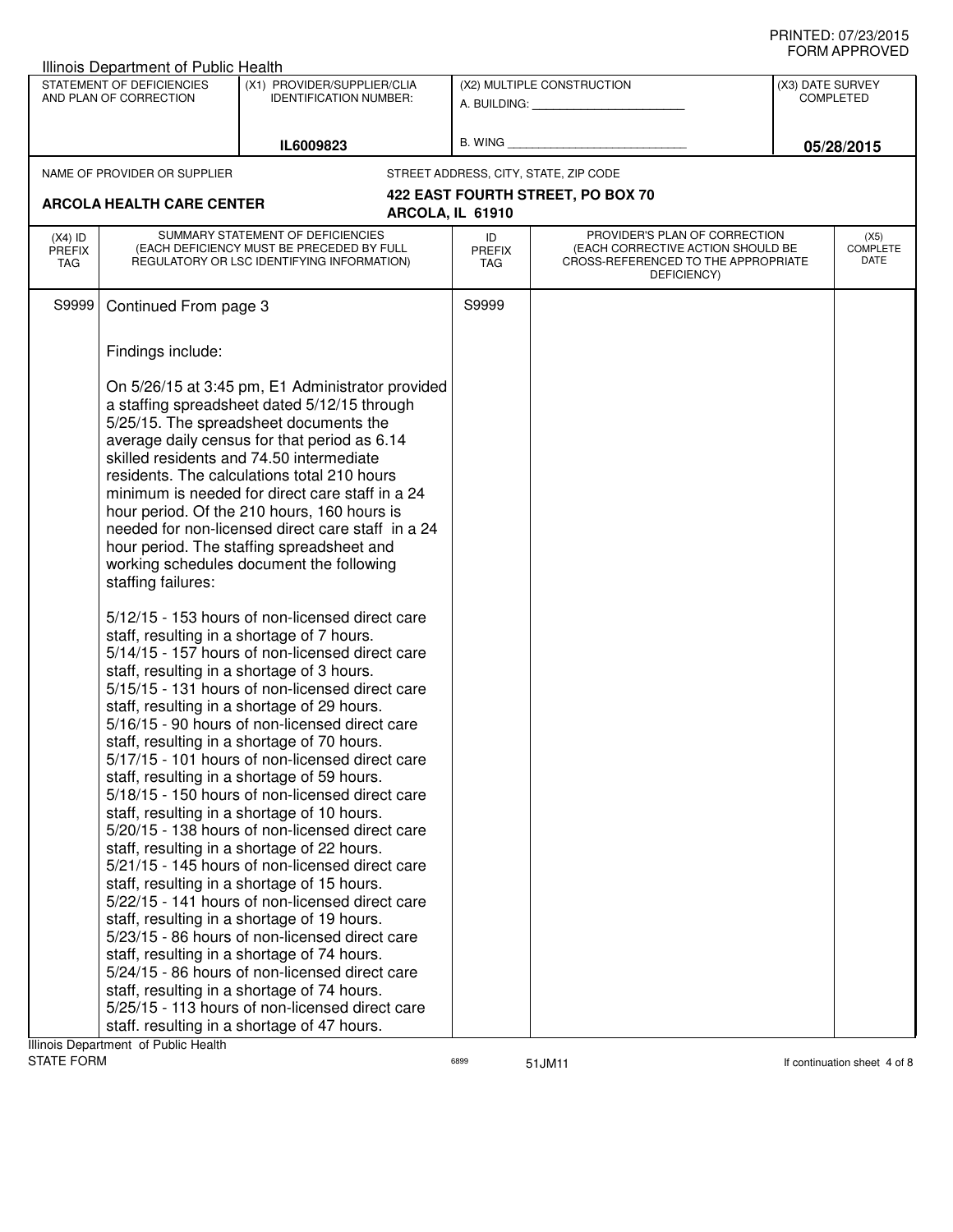|                                   | Illinois Department of Public Health                                                                                                                                                                                 |                                                                                                                                                                                                                                                                                                                                                                                                                                                                                                                                                                                                                                                                                         |                                   |                                                                                                                          |                  |                                 |
|-----------------------------------|----------------------------------------------------------------------------------------------------------------------------------------------------------------------------------------------------------------------|-----------------------------------------------------------------------------------------------------------------------------------------------------------------------------------------------------------------------------------------------------------------------------------------------------------------------------------------------------------------------------------------------------------------------------------------------------------------------------------------------------------------------------------------------------------------------------------------------------------------------------------------------------------------------------------------|-----------------------------------|--------------------------------------------------------------------------------------------------------------------------|------------------|---------------------------------|
|                                   | STATEMENT OF DEFICIENCIES<br>AND PLAN OF CORRECTION                                                                                                                                                                  | (X1) PROVIDER/SUPPLIER/CLIA<br><b>IDENTIFICATION NUMBER:</b>                                                                                                                                                                                                                                                                                                                                                                                                                                                                                                                                                                                                                            |                                   | (X2) MULTIPLE CONSTRUCTION<br>A. BUILDING: A. BUILDING:                                                                  | (X3) DATE SURVEY | <b>COMPLETED</b>                |
|                                   |                                                                                                                                                                                                                      | IL6009823                                                                                                                                                                                                                                                                                                                                                                                                                                                                                                                                                                                                                                                                               | B. WING                           |                                                                                                                          |                  | 05/28/2015                      |
|                                   | NAME OF PROVIDER OR SUPPLIER                                                                                                                                                                                         |                                                                                                                                                                                                                                                                                                                                                                                                                                                                                                                                                                                                                                                                                         |                                   | STREET ADDRESS, CITY, STATE, ZIP CODE                                                                                    |                  |                                 |
|                                   |                                                                                                                                                                                                                      |                                                                                                                                                                                                                                                                                                                                                                                                                                                                                                                                                                                                                                                                                         |                                   | 422 EAST FOURTH STREET, PO BOX 70                                                                                        |                  |                                 |
|                                   | <b>ARCOLA HEALTH CARE CENTER</b>                                                                                                                                                                                     |                                                                                                                                                                                                                                                                                                                                                                                                                                                                                                                                                                                                                                                                                         | ARCOLA, IL 61910                  |                                                                                                                          |                  |                                 |
| $(X4)$ ID<br><b>PREFIX</b><br>TAG |                                                                                                                                                                                                                      | SUMMARY STATEMENT OF DEFICIENCIES<br>(EACH DEFICIENCY MUST BE PRECEDED BY FULL<br>REGULATORY OR LSC IDENTIFYING INFORMATION)                                                                                                                                                                                                                                                                                                                                                                                                                                                                                                                                                            | ID<br><b>PREFIX</b><br><b>TAG</b> | PROVIDER'S PLAN OF CORRECTION<br>(EACH CORRECTIVE ACTION SHOULD BE<br>CROSS-REFERENCED TO THE APPROPRIATE<br>DEFICIENCY) |                  | (X5)<br><b>COMPLETE</b><br>DATE |
| S9999                             | Continued From page 4                                                                                                                                                                                                |                                                                                                                                                                                                                                                                                                                                                                                                                                                                                                                                                                                                                                                                                         | S9999                             |                                                                                                                          |                  |                                 |
|                                   | in the spreadsheet numbers.<br>period."<br>for 5/26/15 at 78 residents.<br>(AW)<br><b>Control of Medications</b><br>Section 300.1650a)<br>Section 300.1650 b)<br>Section 300.1650 c)<br>and disposal of medications. | The facility's actual daily "Nursing Schedules" for<br>5/12/15 through 5/25/15 document the numbers<br>of non-licensed direct care staff as documented<br>On 5/27/15 at 12:25 pm E1, Administrator<br>confirmed the hours were correct per the spread<br>sheet provided. E1 acknowledged awareness of<br>the staffing shortage due to staff being in training<br>getting certificates for Nursing Assistants (CNA).<br>E1 stated "I knew we would be short for that time<br>On 5/27/15 at 1:15 pm E1 confirmed the census<br>a) The facility shall comply with all federal and<br>State laws and State regulations relating to the<br>procurement, storage, dispensing, administration, |                                   |                                                                                                                          |                  |                                 |
|                                   |                                                                                                                                                                                                                      | b) All Schedule II controlled substances shall be<br>stored so that two separate locks, using two<br>different keys, must be unlocked to obtain these                                                                                                                                                                                                                                                                                                                                                                                                                                                                                                                                   |                                   |                                                                                                                          |                  |                                 |
|                                   |                                                                                                                                                                                                                      | substances. This may be accomplished by<br>several methods, such as locked cabinets within<br>locked medicine rooms; separately locked,                                                                                                                                                                                                                                                                                                                                                                                                                                                                                                                                                 |                                   |                                                                                                                          |                  |                                 |
|                                   |                                                                                                                                                                                                                      | securely fastened boxes (or drawers) within a<br>locked medicine cabinet; locked portable<br>medication carts that are stored in locked                                                                                                                                                                                                                                                                                                                                                                                                                                                                                                                                                 |                                   |                                                                                                                          |                  |                                 |
|                                   | medicine rooms when not in use; or portable<br>medication carts containing a separate locked<br>area within the locked medication cart, when such                                                                    |                                                                                                                                                                                                                                                                                                                                                                                                                                                                                                                                                                                                                                                                                         |                                   |                                                                                                                          |                  |                                 |
|                                   | cart is made immobile.                                                                                                                                                                                               | c) All medications having an expiration date that                                                                                                                                                                                                                                                                                                                                                                                                                                                                                                                                                                                                                                       |                                   |                                                                                                                          |                  |                                 |
|                                   | Illinois Department of Public Health                                                                                                                                                                                 |                                                                                                                                                                                                                                                                                                                                                                                                                                                                                                                                                                                                                                                                                         |                                   |                                                                                                                          |                  |                                 |
| <b>STATE FORM</b>                 |                                                                                                                                                                                                                      |                                                                                                                                                                                                                                                                                                                                                                                                                                                                                                                                                                                                                                                                                         | 6899                              | 51JM11                                                                                                                   |                  | If continuation sheet 5 of 8    |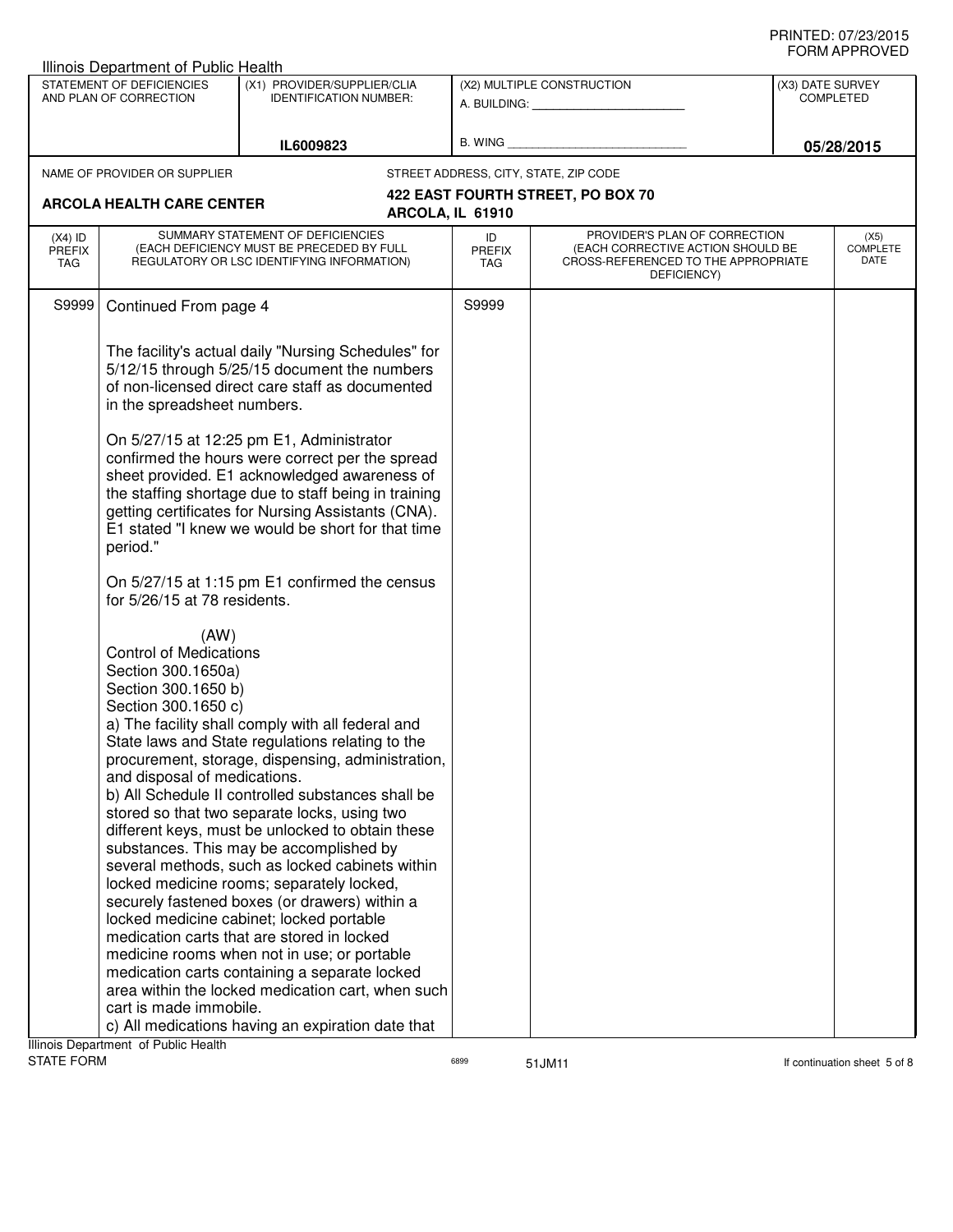|                                   | Illinois Department of Public Health                                                                                                                                                                                     |                                                                                                                                                                                                                                                                                                                                                                                                                                                                                                                                                                                                                                                                                                                                                                                                                                                                                                                                                                                                                                                                                                                                                                                                                                                                                                                                                                                                                                                                                                                                                                                                                          |                                                         |                                                                                                                          |                                      |                                 |  |
|-----------------------------------|--------------------------------------------------------------------------------------------------------------------------------------------------------------------------------------------------------------------------|--------------------------------------------------------------------------------------------------------------------------------------------------------------------------------------------------------------------------------------------------------------------------------------------------------------------------------------------------------------------------------------------------------------------------------------------------------------------------------------------------------------------------------------------------------------------------------------------------------------------------------------------------------------------------------------------------------------------------------------------------------------------------------------------------------------------------------------------------------------------------------------------------------------------------------------------------------------------------------------------------------------------------------------------------------------------------------------------------------------------------------------------------------------------------------------------------------------------------------------------------------------------------------------------------------------------------------------------------------------------------------------------------------------------------------------------------------------------------------------------------------------------------------------------------------------------------------------------------------------------------|---------------------------------------------------------|--------------------------------------------------------------------------------------------------------------------------|--------------------------------------|---------------------------------|--|
|                                   | STATEMENT OF DEFICIENCIES<br>AND PLAN OF CORRECTION                                                                                                                                                                      | (X1) PROVIDER/SUPPLIER/CLIA<br><b>IDENTIFICATION NUMBER:</b>                                                                                                                                                                                                                                                                                                                                                                                                                                                                                                                                                                                                                                                                                                                                                                                                                                                                                                                                                                                                                                                                                                                                                                                                                                                                                                                                                                                                                                                                                                                                                             | (X2) MULTIPLE CONSTRUCTION<br>A. BUILDING: A. BUILDING: |                                                                                                                          | (X3) DATE SURVEY<br><b>COMPLETED</b> |                                 |  |
| IL6009823                         |                                                                                                                                                                                                                          | B. WING                                                                                                                                                                                                                                                                                                                                                                                                                                                                                                                                                                                                                                                                                                                                                                                                                                                                                                                                                                                                                                                                                                                                                                                                                                                                                                                                                                                                                                                                                                                                                                                                                  |                                                         | 05/28/2015                                                                                                               |                                      |                                 |  |
|                                   | NAME OF PROVIDER OR SUPPLIER                                                                                                                                                                                             |                                                                                                                                                                                                                                                                                                                                                                                                                                                                                                                                                                                                                                                                                                                                                                                                                                                                                                                                                                                                                                                                                                                                                                                                                                                                                                                                                                                                                                                                                                                                                                                                                          |                                                         | STREET ADDRESS, CITY, STATE, ZIP CODE                                                                                    |                                      |                                 |  |
|                                   | <b>ARCOLA HEALTH CARE CENTER</b>                                                                                                                                                                                         |                                                                                                                                                                                                                                                                                                                                                                                                                                                                                                                                                                                                                                                                                                                                                                                                                                                                                                                                                                                                                                                                                                                                                                                                                                                                                                                                                                                                                                                                                                                                                                                                                          |                                                         | 422 EAST FOURTH STREET, PO BOX 70                                                                                        |                                      |                                 |  |
|                                   |                                                                                                                                                                                                                          | ARCOLA, IL 61910                                                                                                                                                                                                                                                                                                                                                                                                                                                                                                                                                                                                                                                                                                                                                                                                                                                                                                                                                                                                                                                                                                                                                                                                                                                                                                                                                                                                                                                                                                                                                                                                         |                                                         |                                                                                                                          |                                      |                                 |  |
| $(X4)$ ID<br><b>PREFIX</b><br>TAG |                                                                                                                                                                                                                          | SUMMARY STATEMENT OF DEFICIENCIES<br>(EACH DEFICIENCY MUST BE PRECEDED BY FULL<br>REGULATORY OR LSC IDENTIFYING INFORMATION)                                                                                                                                                                                                                                                                                                                                                                                                                                                                                                                                                                                                                                                                                                                                                                                                                                                                                                                                                                                                                                                                                                                                                                                                                                                                                                                                                                                                                                                                                             | ID<br><b>PREFIX</b><br><b>TAG</b>                       | PROVIDER'S PLAN OF CORRECTION<br>(EACH CORRECTIVE ACTION SHOULD BE<br>CROSS-REFERENCED TO THE APPROPRIATE<br>DEFICIENCY) |                                      | (X5)<br><b>COMPLETE</b><br>DATE |  |
| S9999                             | Continued From page 5                                                                                                                                                                                                    |                                                                                                                                                                                                                                                                                                                                                                                                                                                                                                                                                                                                                                                                                                                                                                                                                                                                                                                                                                                                                                                                                                                                                                                                                                                                                                                                                                                                                                                                                                                                                                                                                          | S9999                                                   |                                                                                                                          |                                      |                                 |  |
|                                   | in accordance with Section 300.1610.<br>licensed prescriber.<br>R109) on the supplemental sample.<br>Findings include:<br>(Schedule II Narcotic) order.<br>the discontinued date.<br>Ilinois Department of Public Health | has passed, and all medications of residents who<br>have been discharged or who have died shall be<br>disposed of in accordance with the written<br>policies and procedures established by the facility<br>Medications shall be transferred with a resident,<br>upon the order of the resident's physician, when a<br>resident transfers to another facility. All<br>discontinued medications, with the exception of<br>those products regulated and defined as<br>controlled substances under Section 802 of the<br>federal Controlled Substances Act (21 USC 802),<br>shall be returned to the dispensing pharmacy.<br>Medications for any resident who has been<br>temporarily transferred to a hospital shall be kept<br>in the facility. Medications may be given to a<br>discharged resident only upon the order of the<br>These requirements are not met as evidenced by:<br>Based on observation, interview and record<br>review, the facility failed to secure and destroy<br>discontinued controlled substances in accordance<br>with facility policy for two residents (R108 and<br>R109's Physician Order Sheet (POS) dated<br>4/20/15, documents to dc(discontinue) Nucynta<br>R109's Controlled Substances, Proof of Use<br>Sheet dated 4/15/15 documents that the Nucynta<br>Extended Release tablets were not given after<br>R108's POS dated 5/05/15 documents to dc<br>Hydrocodone (Schedule II Narcotic) order.<br>R108's POS dated 5/15/15 documents to dc<br>Oxycodone (Schedule II Narcotic) order.<br>R108's Controlled Substances, Proof of Use<br>Sheets dated 5/5/15 and 5/15/15 document that |                                                         |                                                                                                                          |                                      |                                 |  |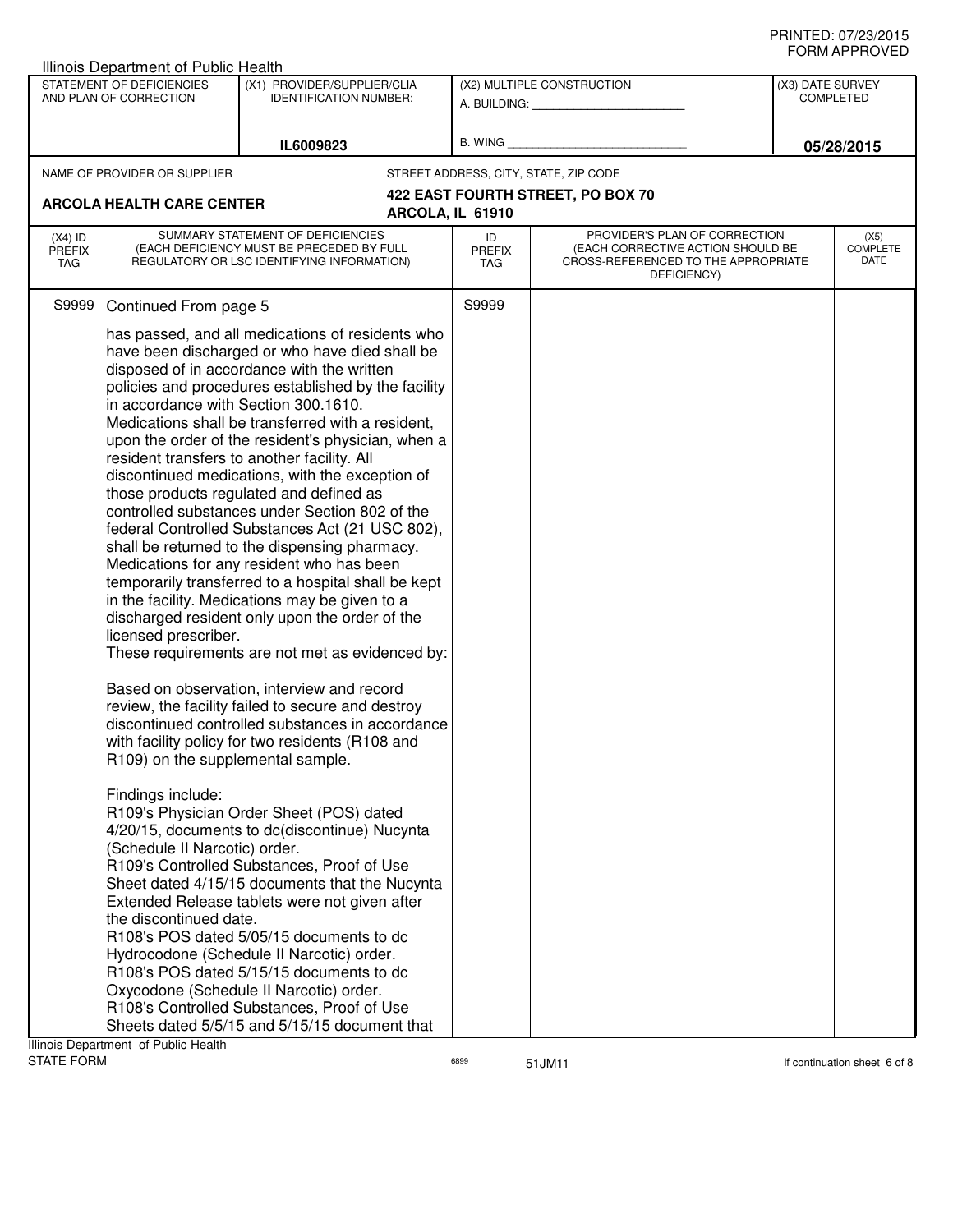|                                          | Illinois Department of Public Health                                                                                |                                                                                                                                                                                                                                                                                                                                                                                                                                                                                                                                                                                                                                                                                                                                                                                                                                                                                                                                                                                                                                                                                                                                                                                                                                                                                                                                                                                                                                                                                                                                                                                                                                                                                                                                                                                                                                                                                     |                                                         |                                                                                                                          |                                      | ◡੶┉┌┅ ┌ ┌ ┌ ∪ ∪ –               |
|------------------------------------------|---------------------------------------------------------------------------------------------------------------------|-------------------------------------------------------------------------------------------------------------------------------------------------------------------------------------------------------------------------------------------------------------------------------------------------------------------------------------------------------------------------------------------------------------------------------------------------------------------------------------------------------------------------------------------------------------------------------------------------------------------------------------------------------------------------------------------------------------------------------------------------------------------------------------------------------------------------------------------------------------------------------------------------------------------------------------------------------------------------------------------------------------------------------------------------------------------------------------------------------------------------------------------------------------------------------------------------------------------------------------------------------------------------------------------------------------------------------------------------------------------------------------------------------------------------------------------------------------------------------------------------------------------------------------------------------------------------------------------------------------------------------------------------------------------------------------------------------------------------------------------------------------------------------------------------------------------------------------------------------------------------------------|---------------------------------------------------------|--------------------------------------------------------------------------------------------------------------------------|--------------------------------------|---------------------------------|
|                                          | STATEMENT OF DEFICIENCIES<br>(X1) PROVIDER/SUPPLIER/CLIA<br>AND PLAN OF CORRECTION<br><b>IDENTIFICATION NUMBER:</b> |                                                                                                                                                                                                                                                                                                                                                                                                                                                                                                                                                                                                                                                                                                                                                                                                                                                                                                                                                                                                                                                                                                                                                                                                                                                                                                                                                                                                                                                                                                                                                                                                                                                                                                                                                                                                                                                                                     | (X2) MULTIPLE CONSTRUCTION<br>A. BUILDING: A. BUILDING: |                                                                                                                          | (X3) DATE SURVEY<br><b>COMPLETED</b> |                                 |
|                                          |                                                                                                                     |                                                                                                                                                                                                                                                                                                                                                                                                                                                                                                                                                                                                                                                                                                                                                                                                                                                                                                                                                                                                                                                                                                                                                                                                                                                                                                                                                                                                                                                                                                                                                                                                                                                                                                                                                                                                                                                                                     |                                                         |                                                                                                                          |                                      |                                 |
|                                          |                                                                                                                     | IL6009823                                                                                                                                                                                                                                                                                                                                                                                                                                                                                                                                                                                                                                                                                                                                                                                                                                                                                                                                                                                                                                                                                                                                                                                                                                                                                                                                                                                                                                                                                                                                                                                                                                                                                                                                                                                                                                                                           |                                                         | B. WING <b>Example 20</b>                                                                                                |                                      | 05/28/2015                      |
|                                          | NAME OF PROVIDER OR SUPPLIER                                                                                        |                                                                                                                                                                                                                                                                                                                                                                                                                                                                                                                                                                                                                                                                                                                                                                                                                                                                                                                                                                                                                                                                                                                                                                                                                                                                                                                                                                                                                                                                                                                                                                                                                                                                                                                                                                                                                                                                                     |                                                         | STREET ADDRESS, CITY, STATE, ZIP CODE                                                                                    |                                      |                                 |
|                                          |                                                                                                                     |                                                                                                                                                                                                                                                                                                                                                                                                                                                                                                                                                                                                                                                                                                                                                                                                                                                                                                                                                                                                                                                                                                                                                                                                                                                                                                                                                                                                                                                                                                                                                                                                                                                                                                                                                                                                                                                                                     |                                                         | 422 EAST FOURTH STREET, PO BOX 70                                                                                        |                                      |                                 |
|                                          | <b>ARCOLA HEALTH CARE CENTER</b>                                                                                    |                                                                                                                                                                                                                                                                                                                                                                                                                                                                                                                                                                                                                                                                                                                                                                                                                                                                                                                                                                                                                                                                                                                                                                                                                                                                                                                                                                                                                                                                                                                                                                                                                                                                                                                                                                                                                                                                                     | ARCOLA, IL 61910                                        |                                                                                                                          |                                      |                                 |
| $(X4)$ ID<br><b>PREFIX</b><br><b>TAG</b> |                                                                                                                     | SUMMARY STATEMENT OF DEFICIENCIES<br>(EACH DEFICIENCY MUST BE PRECEDED BY FULL<br>REGULATORY OR LSC IDENTIFYING INFORMATION)                                                                                                                                                                                                                                                                                                                                                                                                                                                                                                                                                                                                                                                                                                                                                                                                                                                                                                                                                                                                                                                                                                                                                                                                                                                                                                                                                                                                                                                                                                                                                                                                                                                                                                                                                        | ID<br><b>PREFIX</b><br>TAG                              | PROVIDER'S PLAN OF CORRECTION<br>(EACH CORRECTIVE ACTION SHOULD BE<br>CROSS-REFERENCED TO THE APPROPRIATE<br>DEFICIENCY) |                                      | (X5)<br><b>COMPLETE</b><br>DATE |
| S9999                                    | Continued From page 6                                                                                               |                                                                                                                                                                                                                                                                                                                                                                                                                                                                                                                                                                                                                                                                                                                                                                                                                                                                                                                                                                                                                                                                                                                                                                                                                                                                                                                                                                                                                                                                                                                                                                                                                                                                                                                                                                                                                                                                                     | S9999                                                   |                                                                                                                          |                                      |                                 |
|                                          | discontinued date.<br>medication room.<br>destroy them."                                                            | the Hydrocodone and Oxycodone Extended<br>Release tablets were not given after the<br>On 5/26/15 at 1:20 pm, R109's bubble pack<br>which contained 28 Nucynta Extended Release,<br>50 milligram (mg) tablets, was sitting in a plastic,<br>open basin, on the counter in the medication<br>room. R108's bubble pack which contained 26<br>Hydrocodone/Acetaminophen (Schedule II,<br>Opioid), 10/325 mg tablets, was sitting in a<br>plastic, open basin, on the counter in the<br>medication room. R108's bubble pack which<br>contained 9 Oxycontin (Schedule II, Opioid) 10<br>mg, Extended Release tablets, was sitting in a<br>plastic, open basin, on the counter in the<br>On 5/26/15 at 2:45 pm, E2, Director of Nursing<br>stated " I was not aware that those controlled<br>substances had not been destroyed and were out<br>in the open until (E3), Licensed Practical Nurse<br>told me today. Those (R108 and R109 controlled<br>substances) were dc'd (discontinued). They<br>(Schedule II medication) should not have been<br>left out. The controlled substance should remain<br>locked up and counted until two nurses can<br>The undated facility policy "Controlled<br>Substances" documents "It is the policy of (facility<br>corporation) that all drugs listed as Schedule II<br>drugs are subject to specified handling, storage<br>disposal and record keeping. Responsibility: All<br>Licensed Nurses. Procedure: Schedule II drugs<br>are to be kept under two separate locks requiring<br>two separate keysUpon discontinuation of the<br>medication or non-return of the resident within 7<br>days, the scheduled drug may be destroyed in the<br>presence of two licensed nurses's, Director of<br>Nursing and a licensed nurse or the pharmacist<br>and a licensed nurse with documentation and<br>signature of both on the drug disposition record." |                                                         |                                                                                                                          |                                      |                                 |

assets of the STATE of State of the STATE of State of the STATE of State of State of State of State of State of State of State of State of State of State of State of State of State of State of State of State of State of St